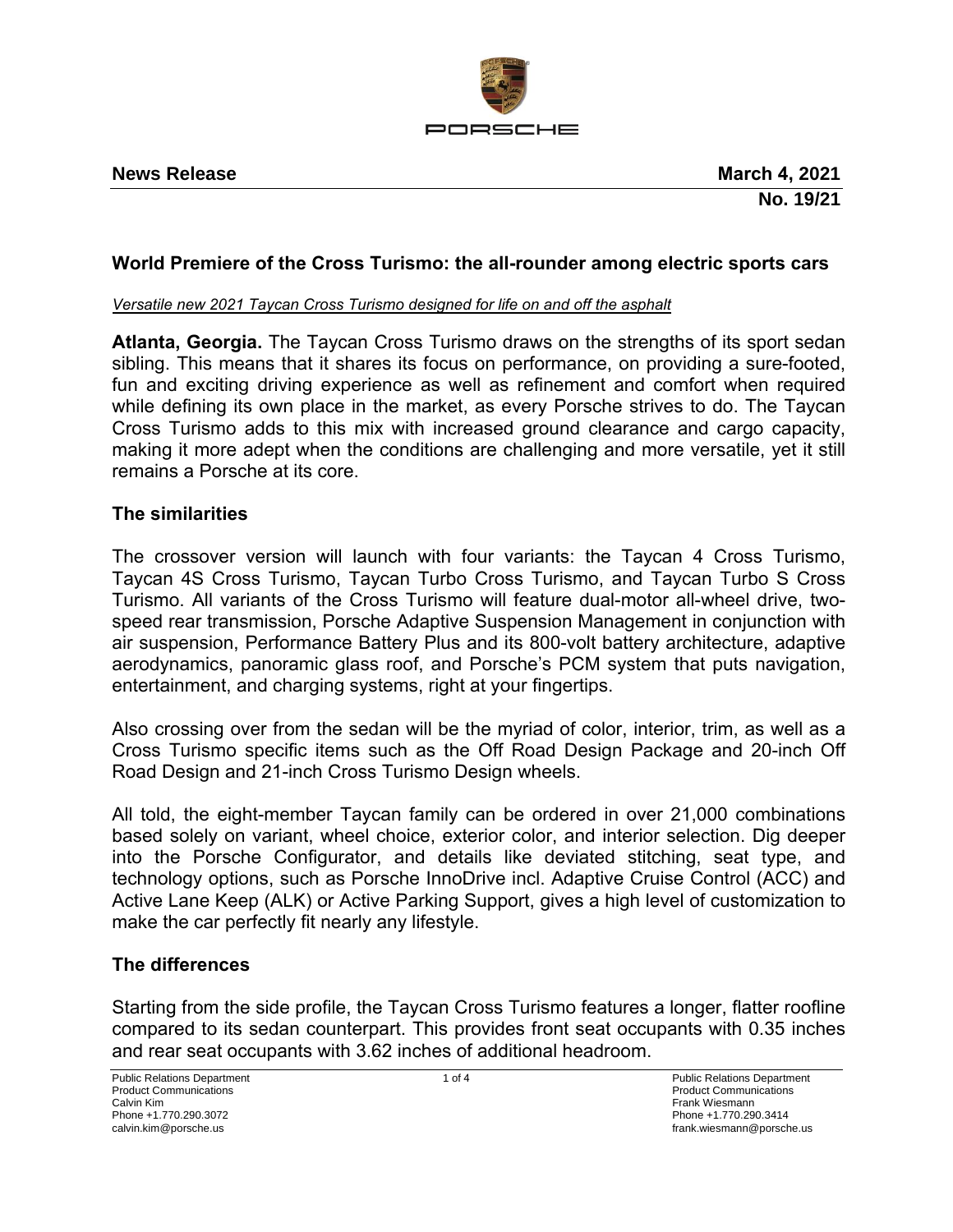

### **News Release March 4, 2021**

**No. 19/21** 

The cargo space is larger too, with up to 15. cubic feet for the Taycan 4 Cross Turismo and Taycan 4S Cross Turismo, and 14.3 cubic feet for the Taycan Turbo Cross Turismo and Taycan Turbo S Cross Turismo. And like the sedan, the rear seats can fold forward to create even more space, up to 42.8 cubic feet. Of course, the front trunk of 2.9 cubic feet remains. For larger or bulkier items, a roof transport system that integrates into the standard roof rails is available from the factory, and an additional a rear mounted bike rack is also available via Tequipment.

The fender extensions, unique rocker panels, front and rear fascia, as well as a 20 millimeter (0.78 inches) higher ride height further differentiates the Taycan Cross Turismo from its sedan counterpart. The additional ride height allows for easier ingress and egress into the cabin, as well as the ability to clear taller obstacles without touching the underbody. The standard air suspension allows drivers to further raise the ride for greater clearance. The Off Road Design Package adds additional body cladding and raises the ride height an additional 10 millimeters (0.39 inches).

# **The capabilities**

Though not designed as a rock crawling off-roader, all Taycan Cross Turismo variants feature a Gravel mode that simultaneously increases the ride height an additional 10 millimeters, sets the suspension firmness, traction and stability control, as well as the torque management system, to maximize grip over loose surfaces, like mud, sand, and gravel. Combined with additional body cladding to minimize errant rock chips to the body, the Taycan Cross Turismo is just as effective on rough surfaces as it is on the asphalt.

On more sure-footed roads, the Taycan Turbo S Cross Turismo can accelerate from a stop to 60 miles per hour in 2. seconds, just 0.1 seconds slower than its sedan counterpart. The Taycan Turbo Cross Turismo can make the sprint to 60 mph in just 3.1 seconds, while the Taycan 4S Cross Turismo and Taycan 4 Cross Turismo can get to 60 mph in 3.9 and 4.8 seconds respectively.

Inside the car, the Taycan Cross Turismo features three years of Porsche Connect that includes wireless Apple CarPlay, Function on Demand, Plug and Charge capabilities, Apple Music, over the air updates. Additionally three-years of free Electrify America charging is also included as standard.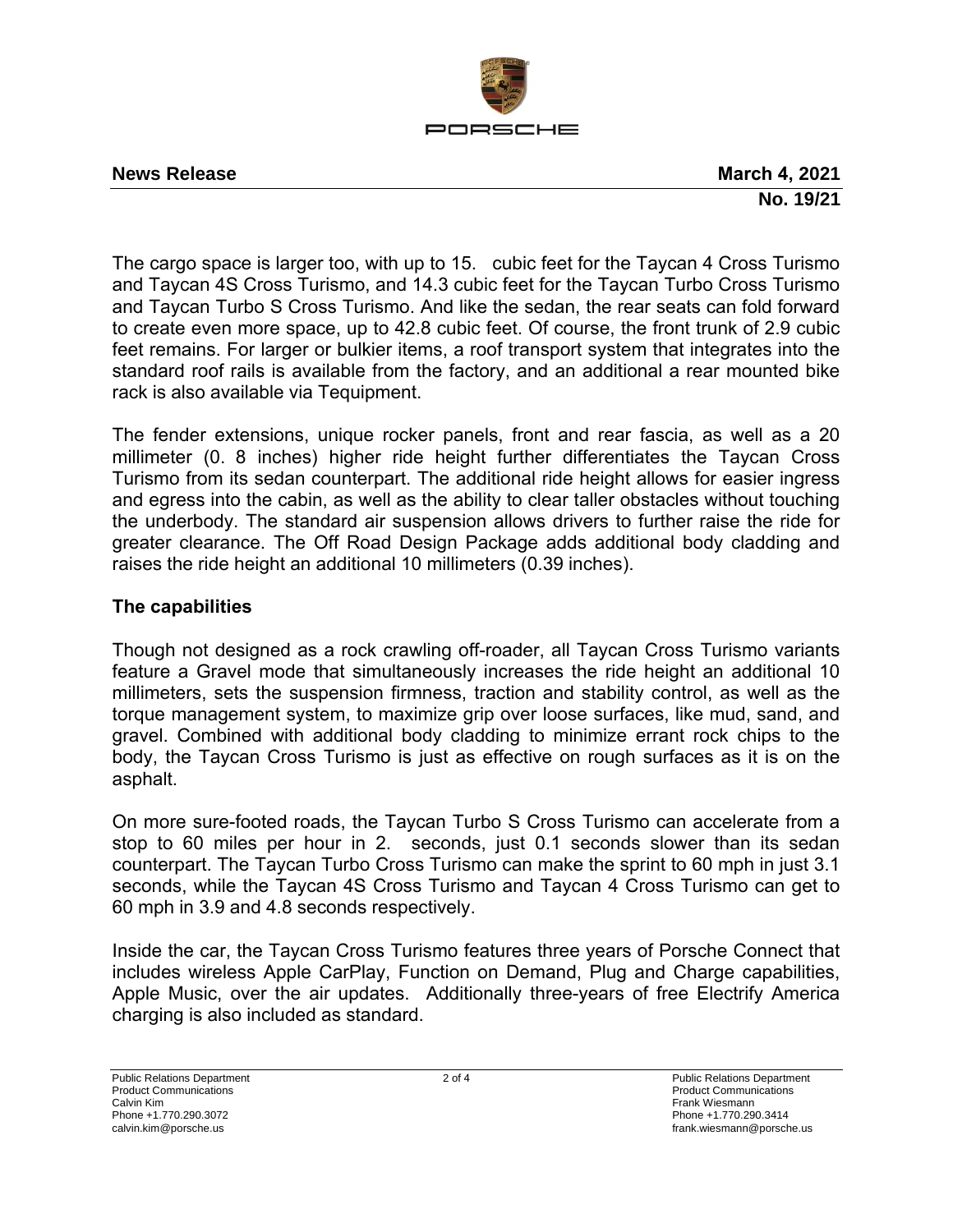

**News Release March 4, 2021 No. 19/21**

Additional optional equipment such as Porsche InnoDrive including Adaptive Cruise Control (ACC) and Active Lane Keep (ALK), , Head Up Display, 14-way seats with massage functionality, Bose and Burmester audio systems, and multiple exterior colors and interior trims are available to choose from -- all in a Porsche typical sports car drive train layout.

# **Pricing and availability**

The Taycan Cross Turismo models start at \$90,900, not including the \$1,350 delivery, processing and handling fee. Comparing a Taycan 4 Cross Turismo to a comparably equipped Taycan sedan the additional standard equipment; Performance Battery Plus, adaptive air suspension including PASM, fixed panoramic roof in glass, the difference in cost is \$1,530. This is more than made up by the addition of all-wheel drive, taller ride height, revised fascias and sideskirts, improved passenger headroom, and greater cargo and interior space as standard equipment. The Taycan Cross Turismo is expected to arrive at U.S. dealerships in summer 2021. EPA range figures will be announced closer to market launch.

# **The eBike**

To complement the Taycan Cross Turismo, Porsche is launching two electric bicycles. The Porsche eBike Sport is street-oriented and features a full-suspension carbon-fiber frame, Magura brakes, Shimano drivetrain, and Supernova lighting. Suspension duties are handled by a Fox shock in the rear, and a Magura upside-down fork at the front.

For riders that prefer to get dirty, the Porsche eBike Cross features Magura MT brakes, hydraulically adjustable Crankbrothers seat post for quick seat height changes, and a Shimano trip computer. Both bikes ride on carbon wheels inspired by the roofline of the Taycan, will come in three sizes and be available by spring of 2021 through your Porsche dealer.

*Visit newsroom.porsche.com for more photos and video of the Taycan Cross Turismo.*